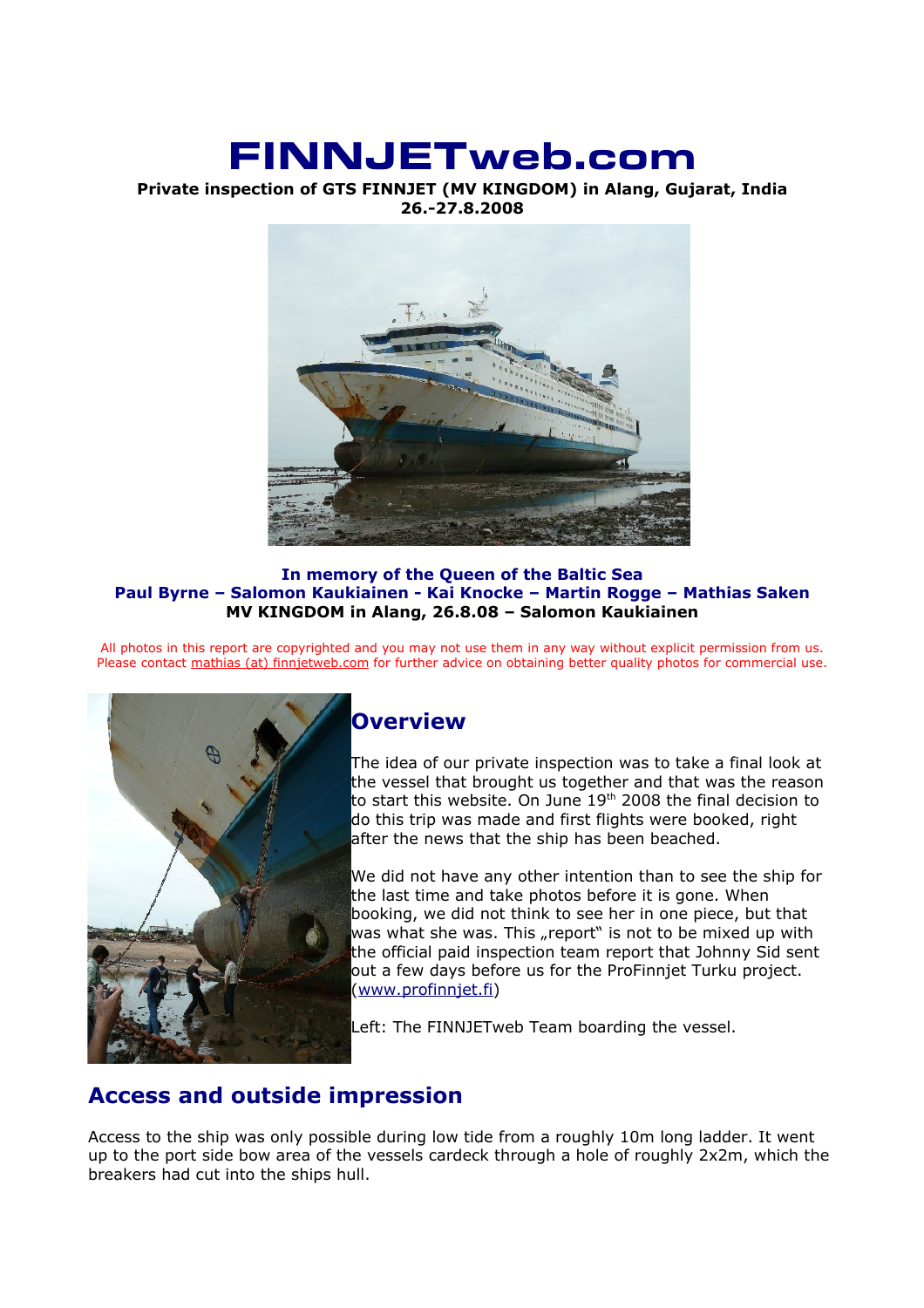In general the ship appeared in one piece from the outside with no significant cuts visible. The breaker had towed several chains around the holes of the bow thrusters, as well as additional chains to the cardeck level (extra holes cut into the hull). With the help of these chains the ship was pulled up the beach towards the breaker's yard area during high tides.

All pilot doors seemed to be open and apart from rust everywhere, the ship still looks pretty much intact with no broken windows or other visible damage to the hull.

### **Interiors**

Inside, the cardeck was the first place to arrive after boarding the ship. It looked pretty much intact with all equipment (Silja truck, RoRo trailers, waste containers) still in place as boarded in Rostock on 20.9.2005. Also the crew's Basket Ball field from Baton Rouge was still in the place. Anyway, as expected, there was no more light on board as all generators had been off since the beaching. However, the breaker installed a cable electricity connection to the shore to be able to keep basic lights available on the cardeck.

The walk through the ship was easy and all areas were accessible, hardly any door was locked. The high temperatures in India (25-30°C almost all the time with very high humidity) tend to create problems on a vessel with open doors and no more air condition running, however. Almost all public spaces have started to mould, which is a major issue in the overall condition of the interiors. Breaking work has not yet systematically started on board, although many mobile interior items such as restaurant chairs, TFT screens, monitors, PCs, TVs and Refigerators have been removed from public spaces and cabins already. Many toilets were "used" by the Indian workers and since flushing does not work with no systems working, many of them are left dirty. Most public spaces were filled with trash or interior parts and papers, and of course mould. The high humidity and temperature in addition to almost no air movement inside makes the ship a perfect place for the mould to grow.

Several ceiling panels were ripped off and the overall impression of the interiors is very sad. The smell inside was surprisingly weak in most places although some mould sights were more than disgusting. Worst area when it comes to smell was anyway the ships' kitchen area on Deck 4, with lots of flies and insects crowding the air, apart from the anyway disgusting enough mould. Our own resumee is that the interior is in such a bad shape due to the aforementioned reasons, that most of it needs to be replaced by anybody interested in using the ship.



Moulding chairs and carpets in the officers's mess Moulding carpet in the Stardust nightclub, Deck 9 Remaints from the final crew in the

Engine Room, Deck 1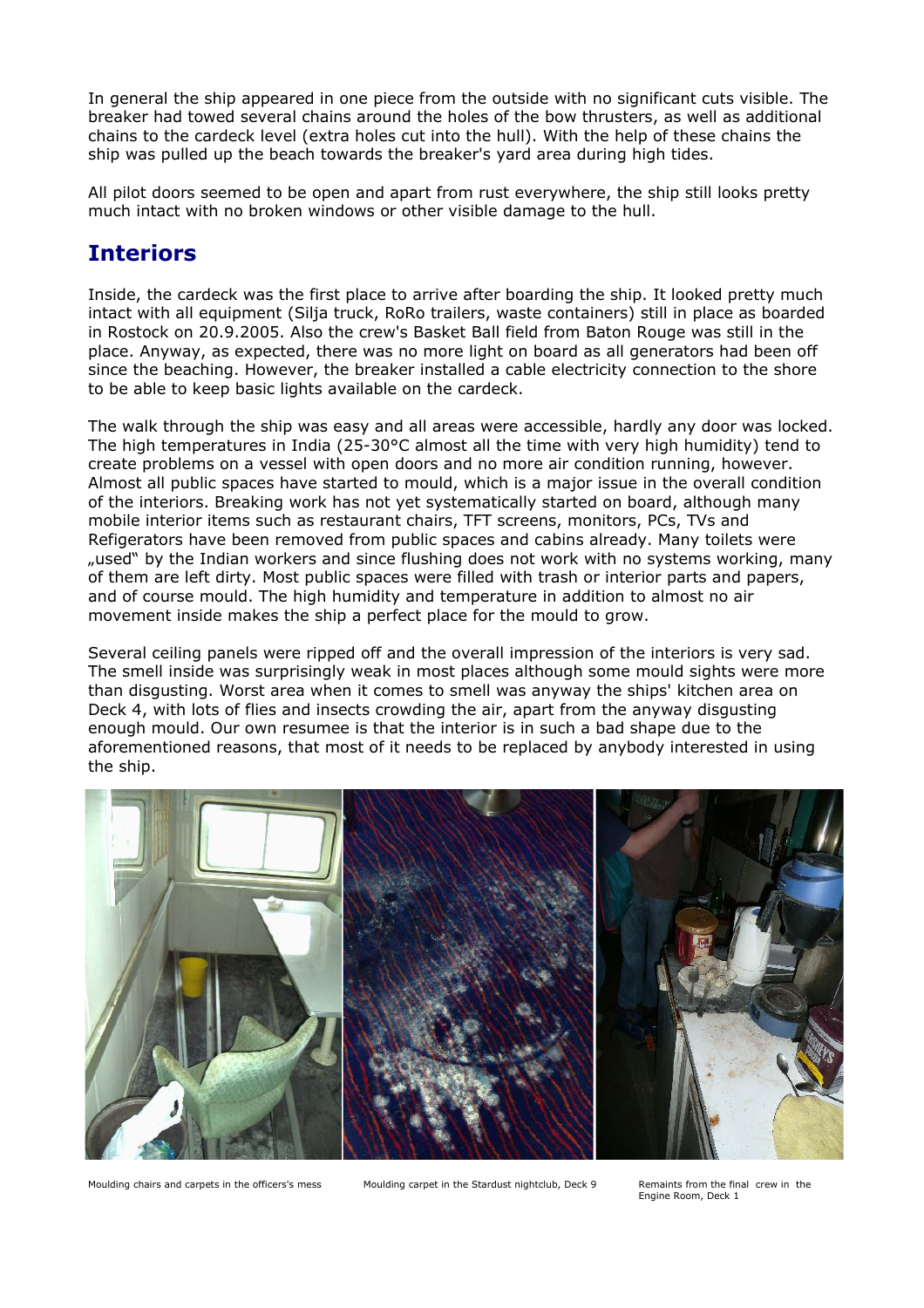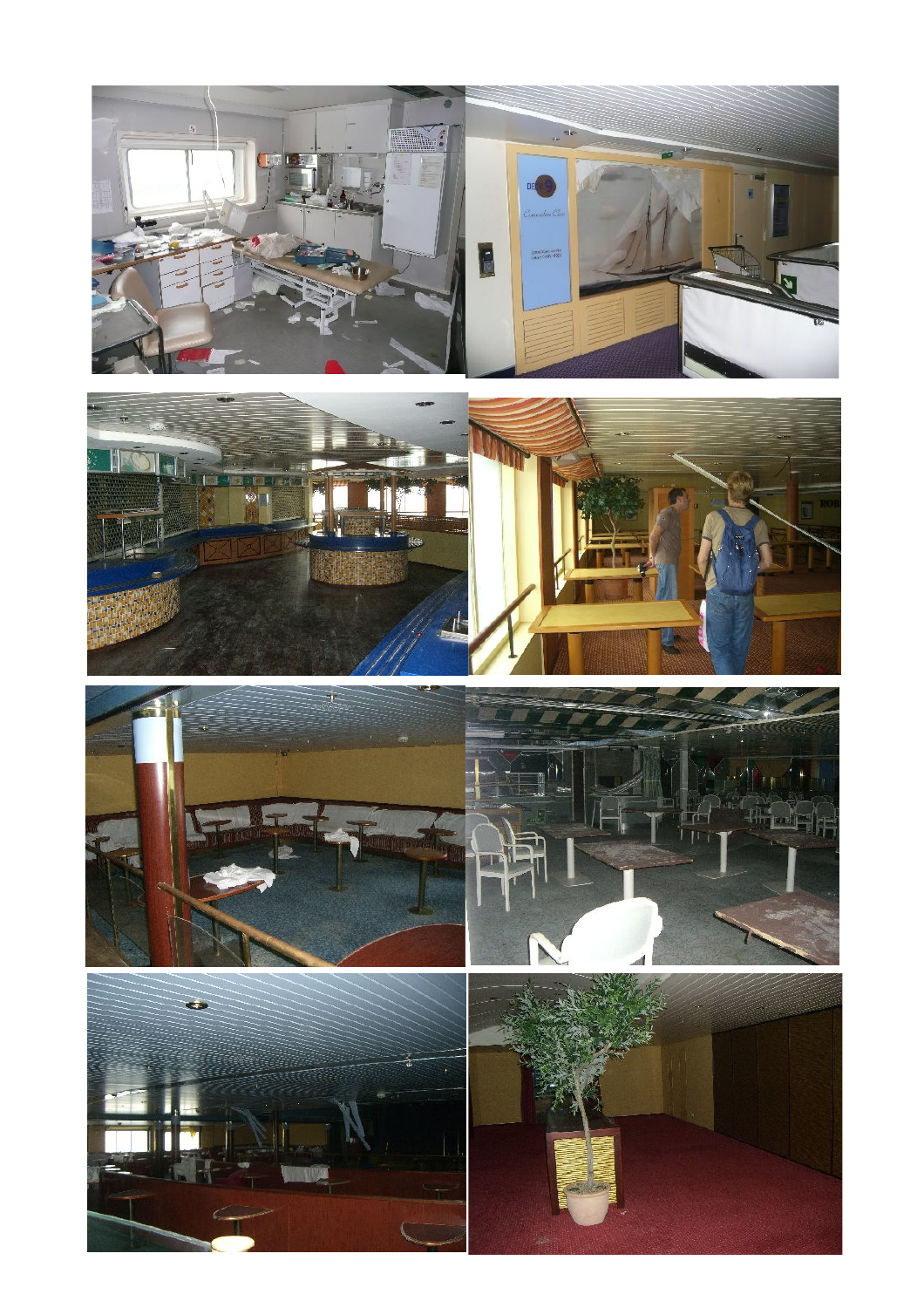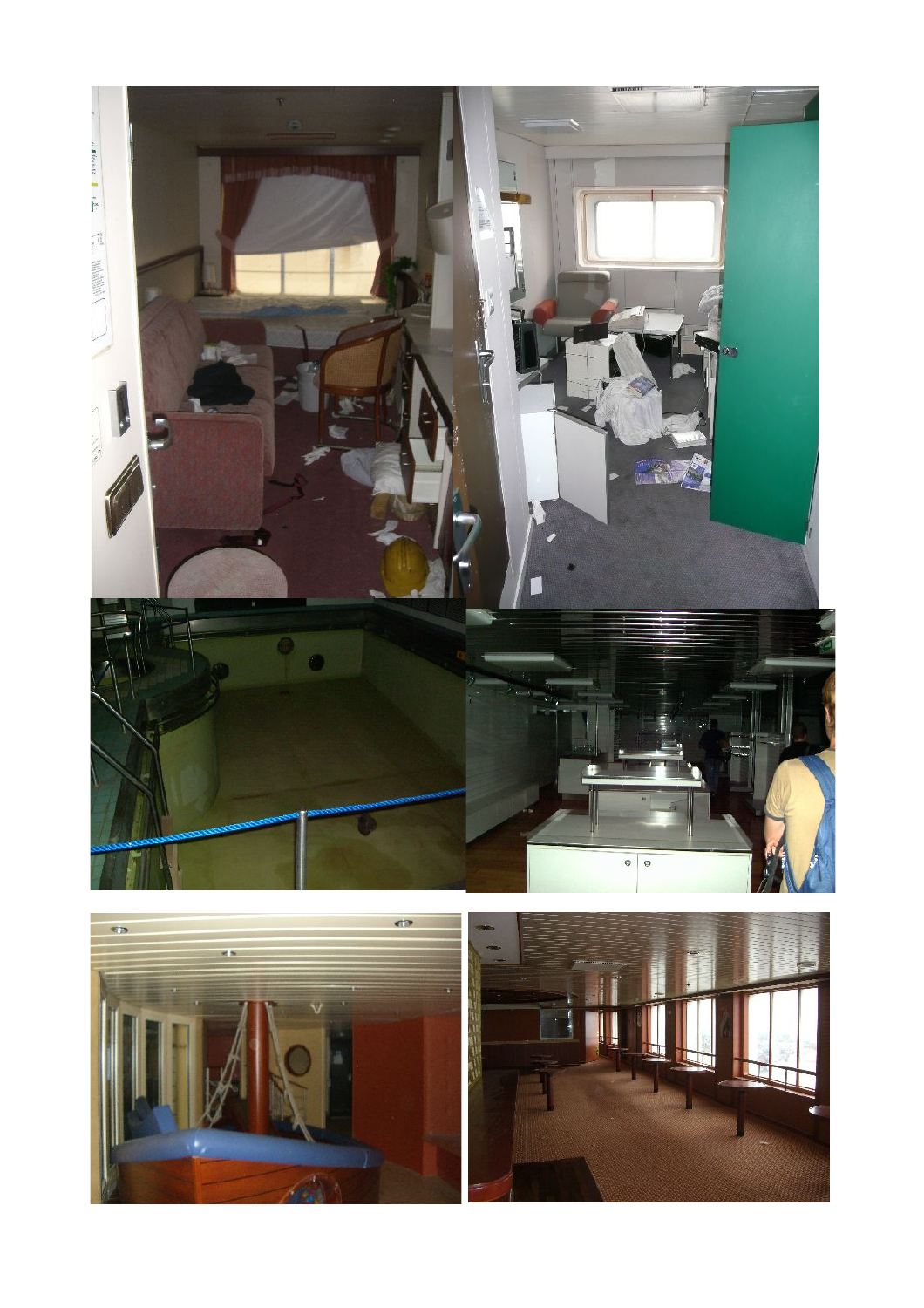

#### **Technical interiors**

The engine room appeared to be in good shape with no visible damage or destruction having taken place apart from the missing turbines, which were already removed long before the arrival to Alang. The engine control room also appeared to be in good to normal shape with same mould and mess problems as with other interior areas on board. The bridge appeared to be in a specially sad shape, as lots of radio and communication equipment, as well as Radar equipment was removed by Indian officials after the ship's arrival to the beach. Also, air

conditions in the bridge wing's roof, several screens and PCs and other equipment was already missing, making the ship unsteerable at current condition.



**The Engine Control Room on Deck 1**

**The bridge**